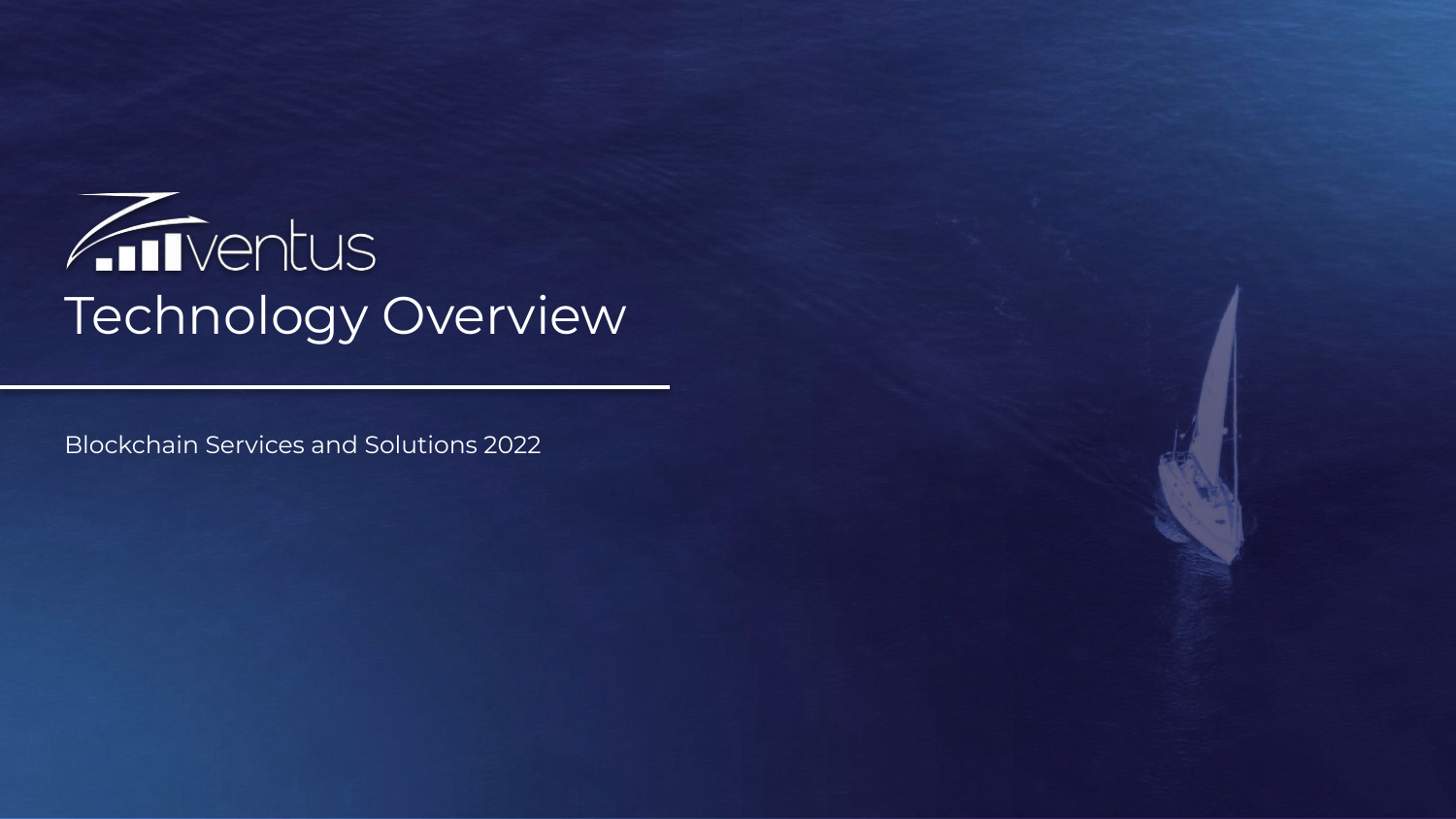## Mortgage Domain Experts



#### **James Hendrick** Operations/Technology

Certified Blockchain Expert™



**Angel Alban** Strategy/Operations

Certified Blockchain Expert™



| <b>Marvin Bantugan</b>          |  |
|---------------------------------|--|
| CTO.                            |  |
| Certified Blockchain Architect™ |  |

**About Us:** Each has 25+ years of strategy, operations and technology experience working with the top lenders and service providers in the US and Globally. The first mortgage industry leadership team who are Certified Blockchain Expert™ and Certified Blockchain Architect™.

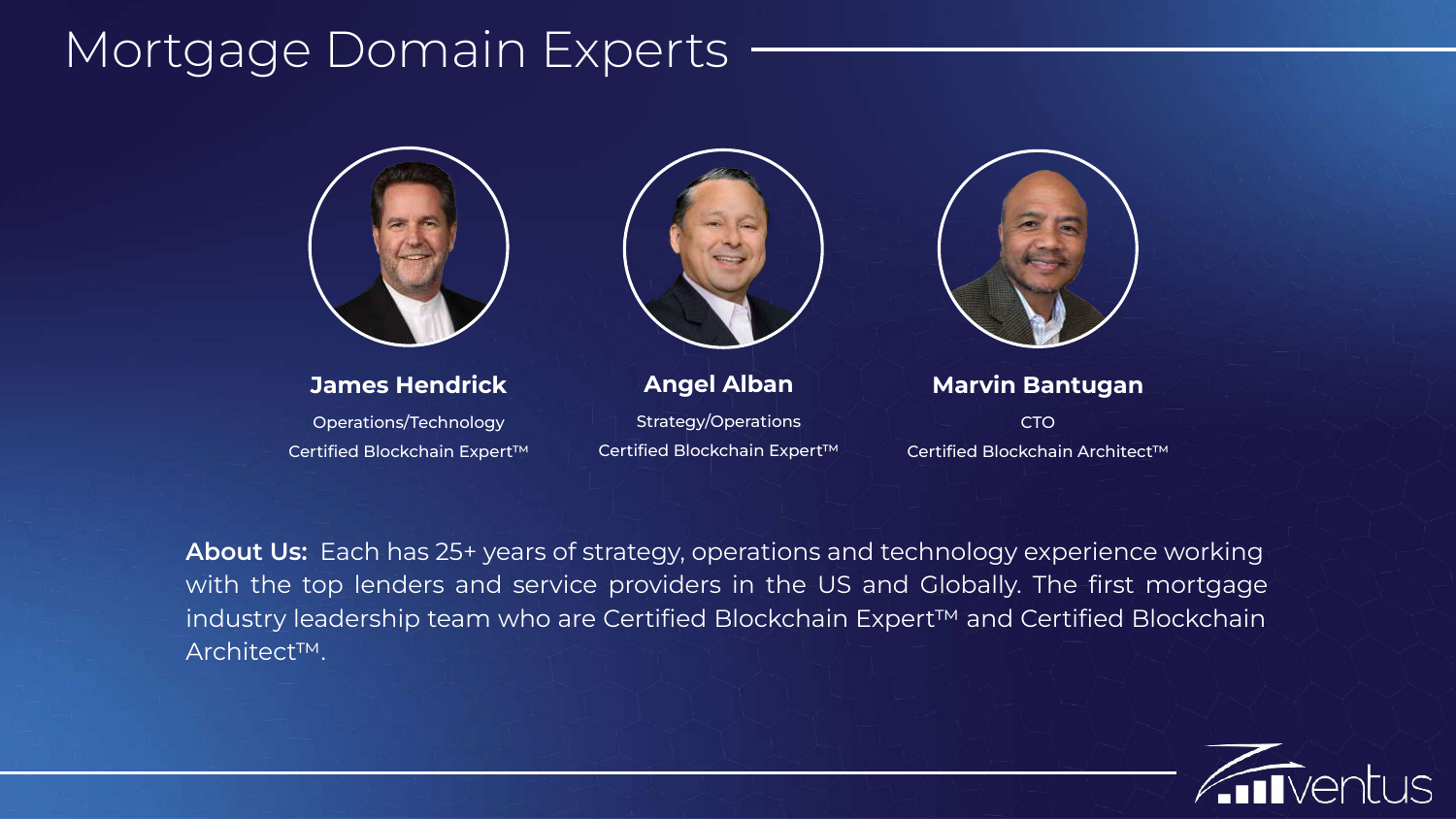## How We Help Our Clients









Grow Revenues

Drive Cost **Efficiencies** 

Scale Operations & Technology

Improve Strategy & Execution

*"Our biggest impact is how our teams treat your business as their own, and easily integrate into your workflow, brand, and culture"*

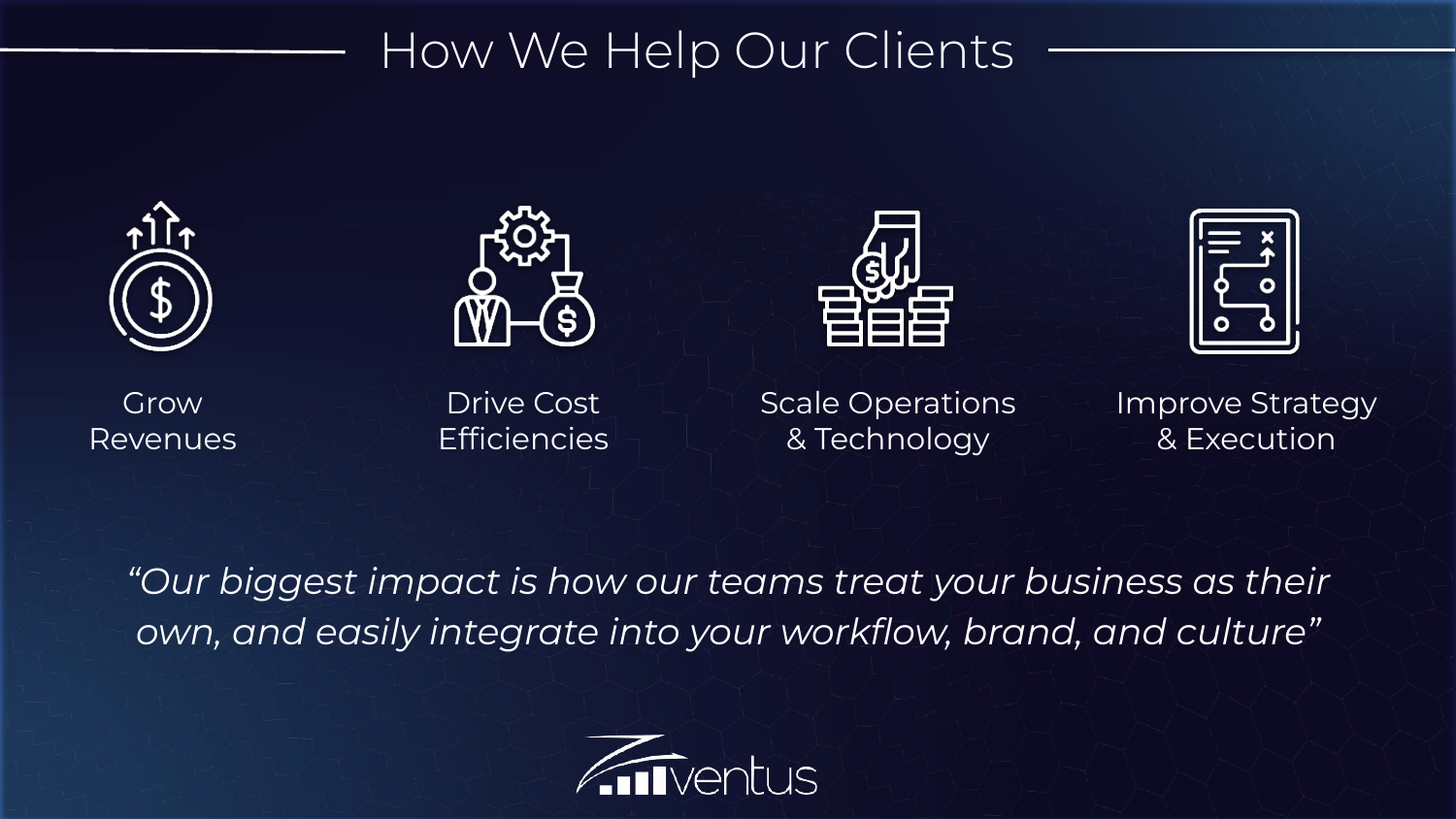## Our Services

#### *One Stop Solution*



| <b>Strategy</b>                                                                                                                                    |                                                                                                                                                       | Technology                                                                                                                                   |                                                                                                                                       |                                                                                                                                                   |                                                                                                                                                 |
|----------------------------------------------------------------------------------------------------------------------------------------------------|-------------------------------------------------------------------------------------------------------------------------------------------------------|----------------------------------------------------------------------------------------------------------------------------------------------|---------------------------------------------------------------------------------------------------------------------------------------|---------------------------------------------------------------------------------------------------------------------------------------------------|-------------------------------------------------------------------------------------------------------------------------------------------------|
| Consulting                                                                                                                                         |                                                                                                                                                       | <b>Business Process</b>                                                                                                                      | Analytics                                                                                                                             | Knowledge                                                                                                                                         | Technology                                                                                                                                      |
| • Ideation<br>$\bullet$ Growth<br>• Transformation<br>• Strategic Planning<br>$\bullet$ Improve<br>$\bullet$ M&A<br>• Project Mgmt<br>• Turnaround | • Call Center<br>$\bullet$ B2B / B2C<br>• VIP/High Touch<br>• 220+ Languages<br>• Product Support<br>• Sales Support<br>• Marketing<br>• Social Media | • Tech Support<br>• Processing<br>• Verifications<br>• Decision Support<br>• Underwriting<br>• Quality Control<br>• Doc Mgmt<br>• Data Entry | • Report Design<br>• Dashboards<br>• BI Tools<br>• Reporting<br>• Actuarial<br>• Analysis<br>• Decision Support<br>• Data Integration | • Product Mgmt<br>• Client Services<br>• Management<br>• Program Mgmt<br>• Business Analysis<br>• Accounting<br>• Reconciliation<br>• Vendor Mamt | • Al/Blockchain<br>$\bullet$ Design<br>• Development<br><b>• QA/SIT/UAT</b><br>• Automation<br>• Project Mgmt<br>$\bullet$<br>Enterprise/HiTech |

Service Delivery | Onshore | Nearshore | Offshore | Onsite | Remote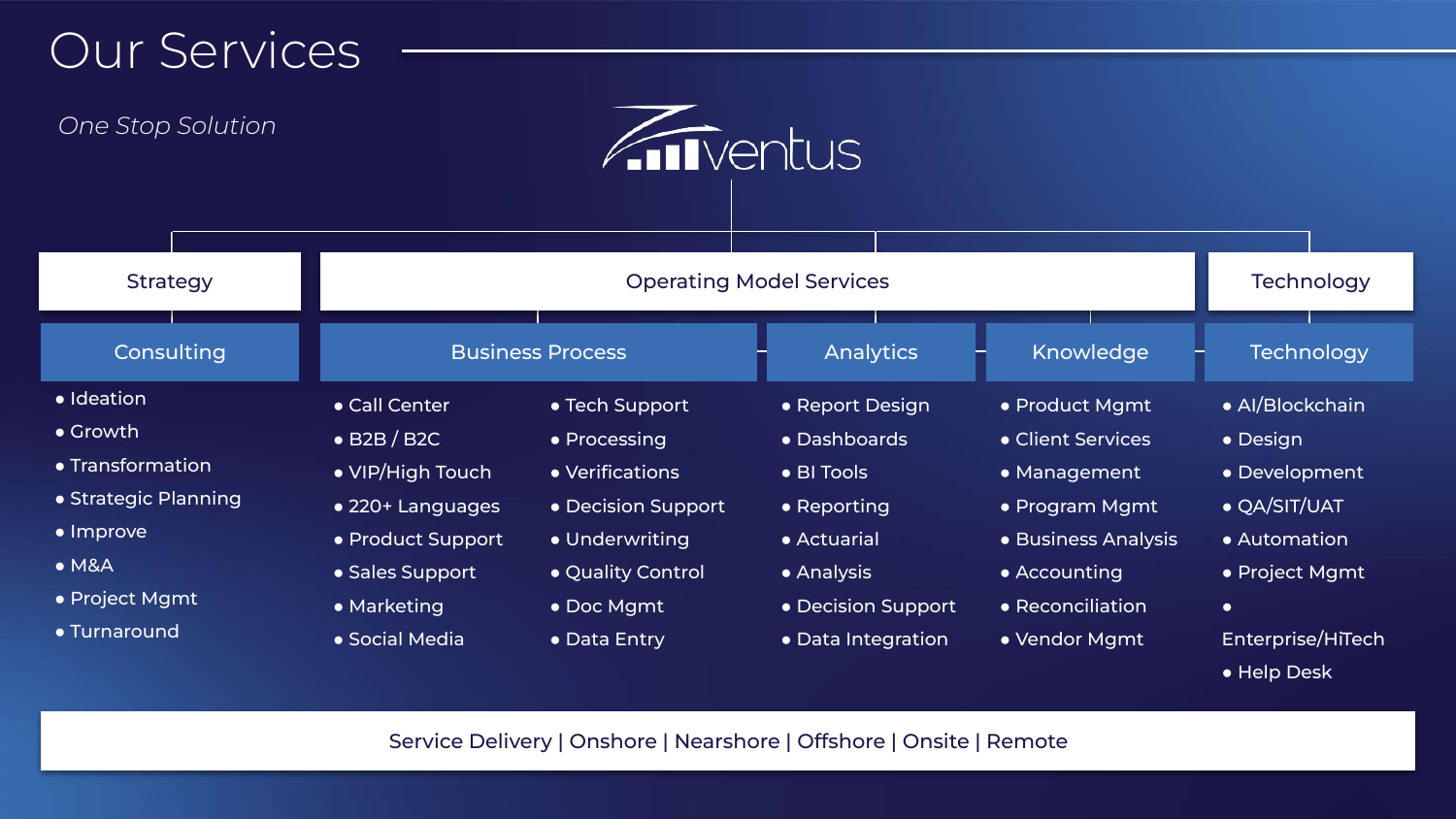# Blockchain Services Overview 2022

*Join the blockchain revolution!*

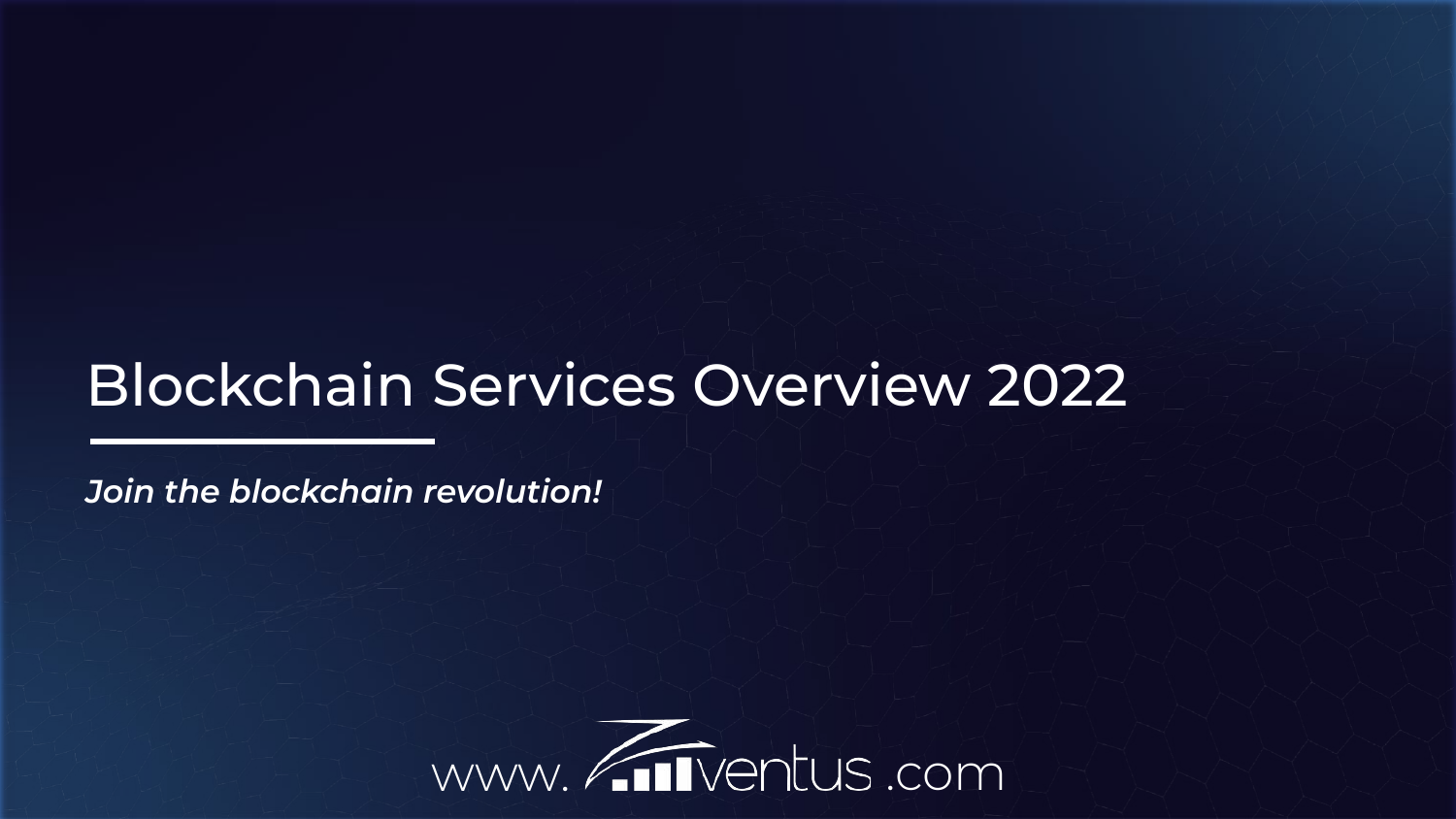## Blockchain Services



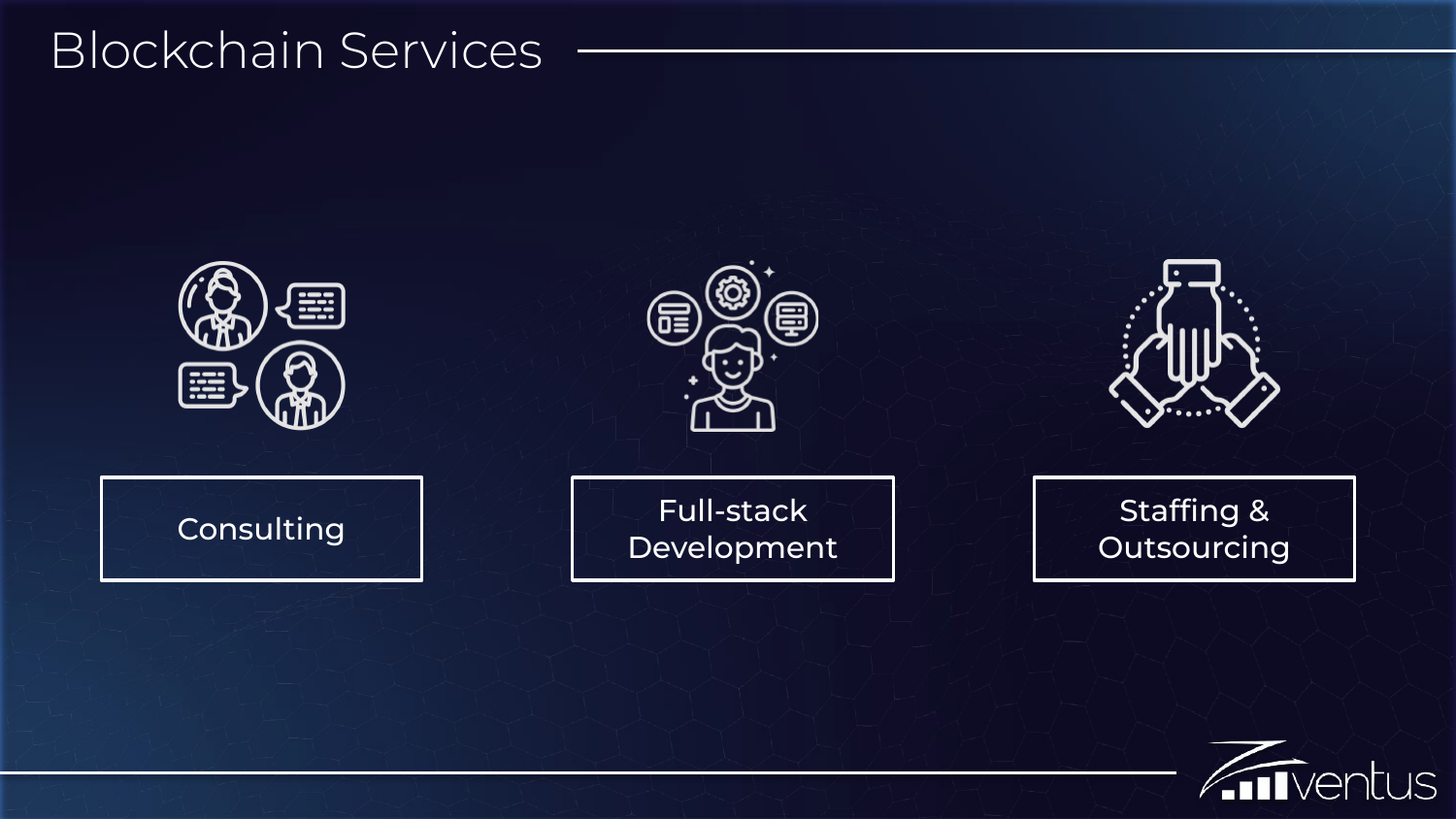## **Certifications**

"These three separate security certifications demonstrate Zventus' commitment to the rigorous security standards to keep our clients' data protected at the highest level. Data security and client trust are fundamental to everything that we do." — Angel Alban, President of Zventus





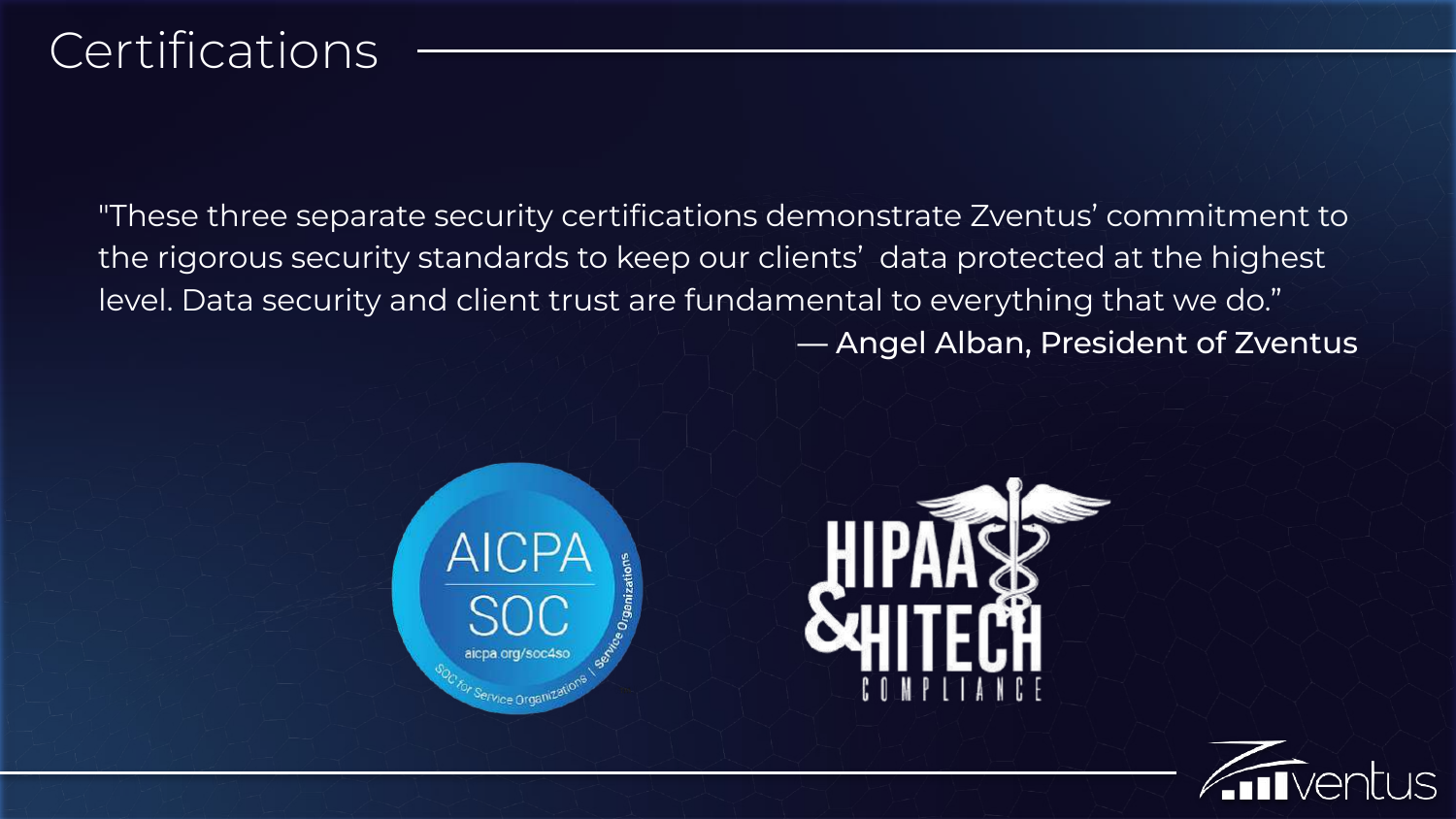# We help you achieve your goals...



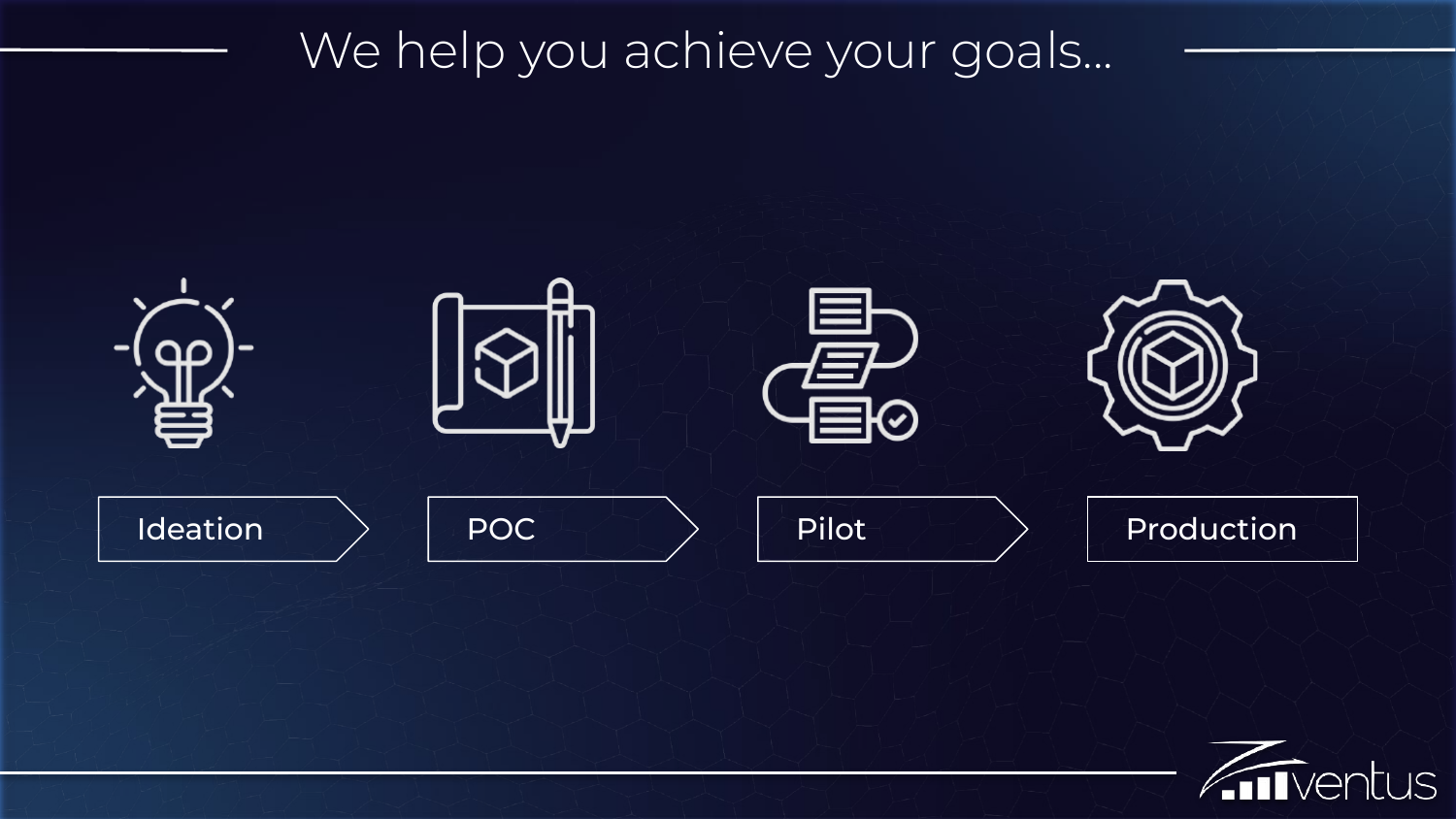# Blockchain Services

|                                                            | <b>Ideation</b> | <b>POC</b>       | <b>Pilot</b> | <b>Production</b> |
|------------------------------------------------------------|-----------------|------------------|--------------|-------------------|
| <b>Strategy</b><br><b>Development &amp;</b><br>Roadmapping |                 | ✔                | $\checkmark$ |                   |
| Innovation                                                 |                 |                  | $\checkmark$ |                   |
| <b>Full-stack</b><br>Development                           |                 | $\boldsymbol{J}$ | ✓            |                   |
| Project<br>Management                                      |                 | $\boldsymbol{J}$ | $\checkmark$ |                   |
| <b>Staffing Solutions</b><br>(Client Managed)              |                 |                  | $\checkmark$ |                   |
| <b>Outsourcing</b><br>(Zventus Managed)                    |                 |                  |              |                   |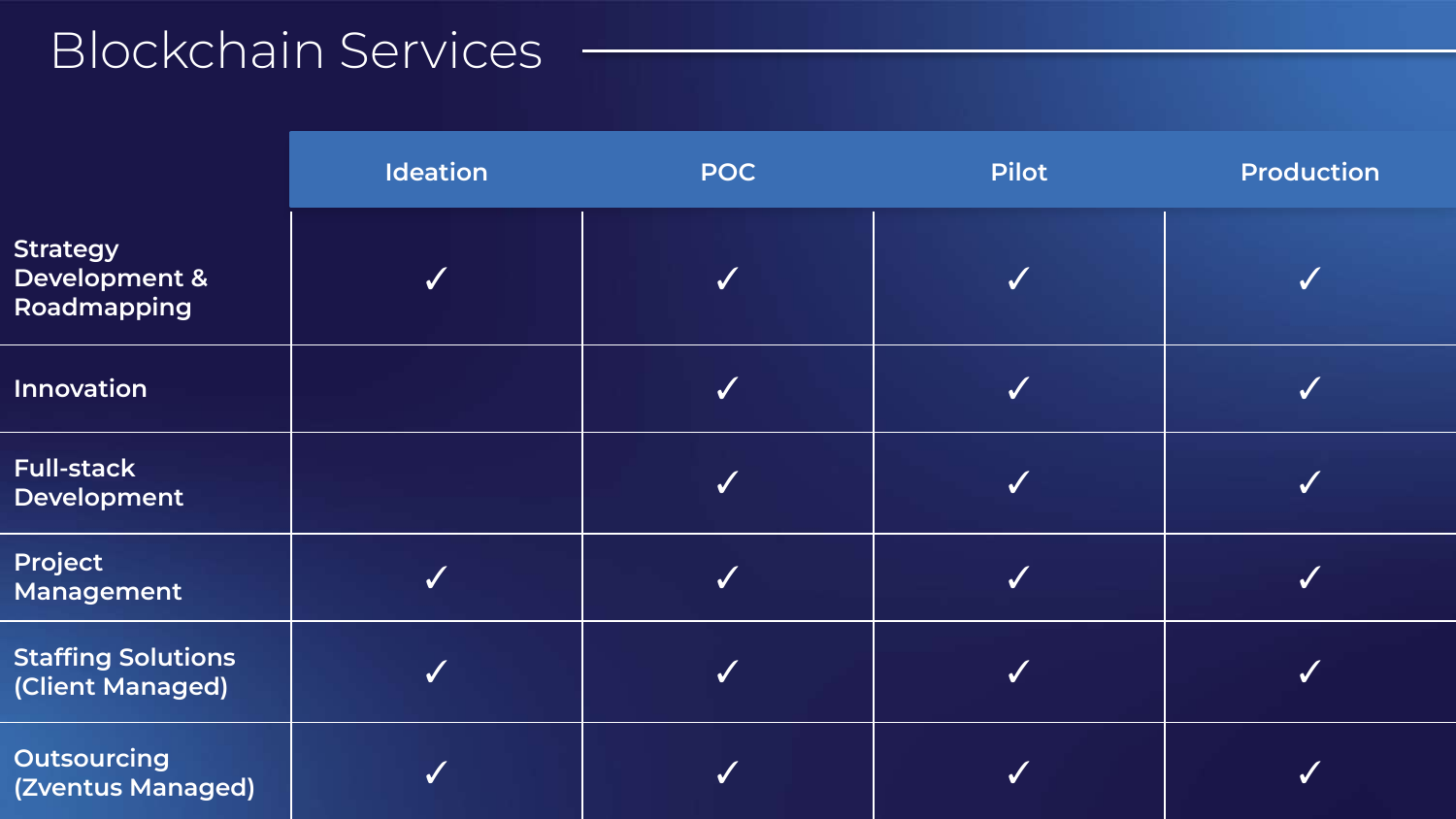## Blockchain Services - Consulting

## We support your company through an array of consulting projects for the enterprise and/or consortium.



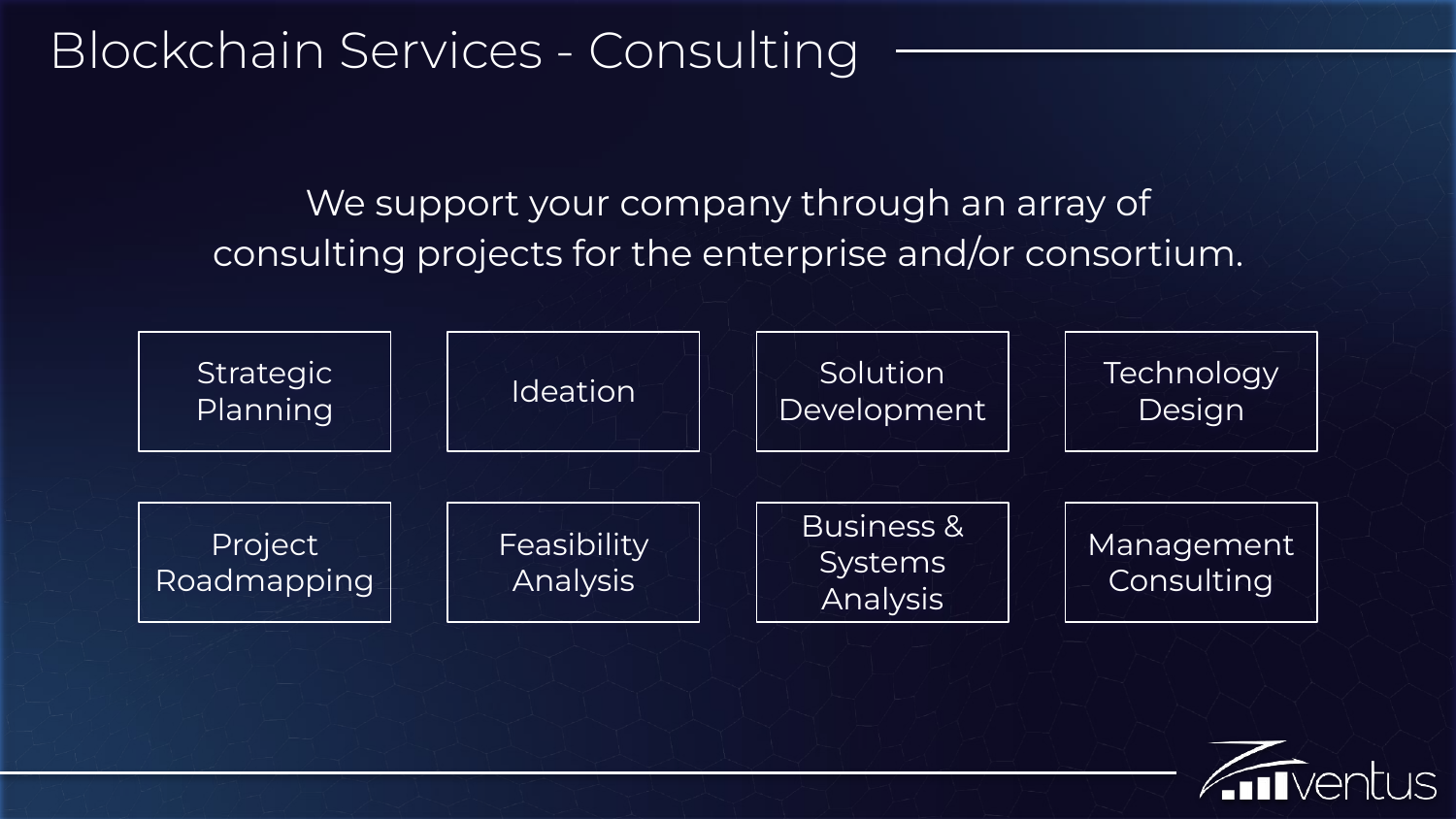# Blockchain Capabilities & Frameworks

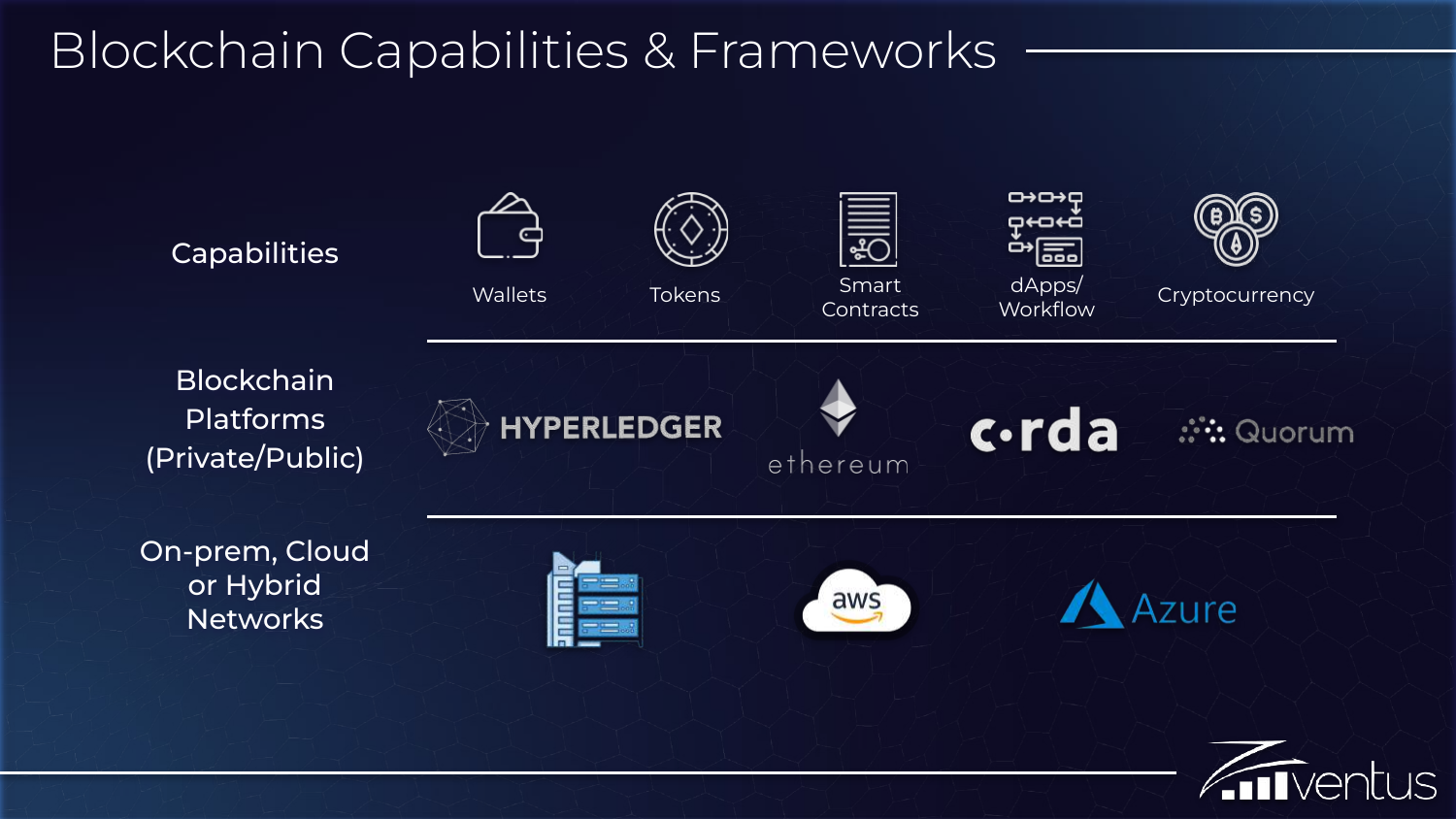## Full-stack Development Scope



*Zventus has an extensive cadre of blockchain knowledgeable staff that can support your blockchain project*

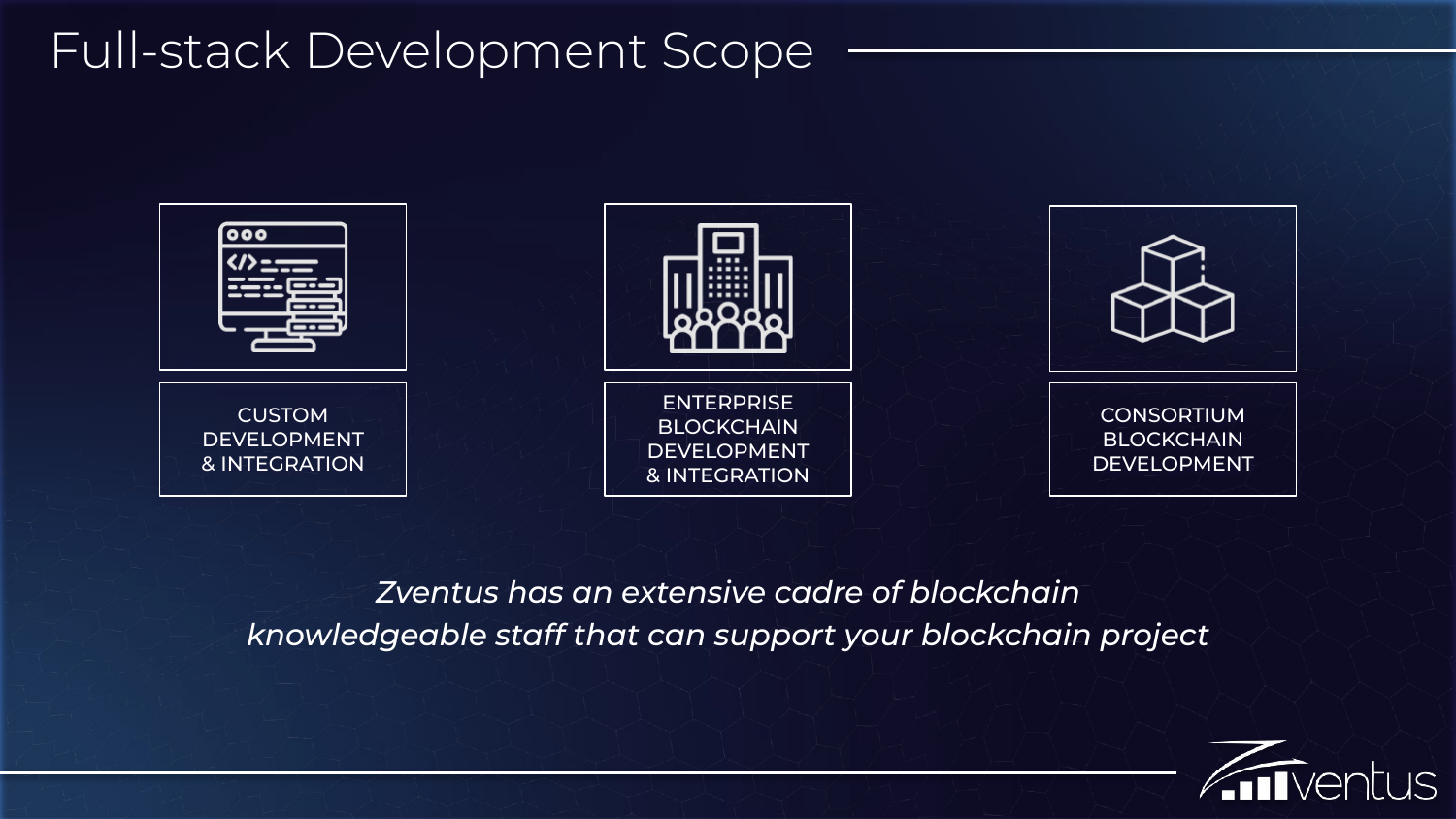## Full-stack Development Services

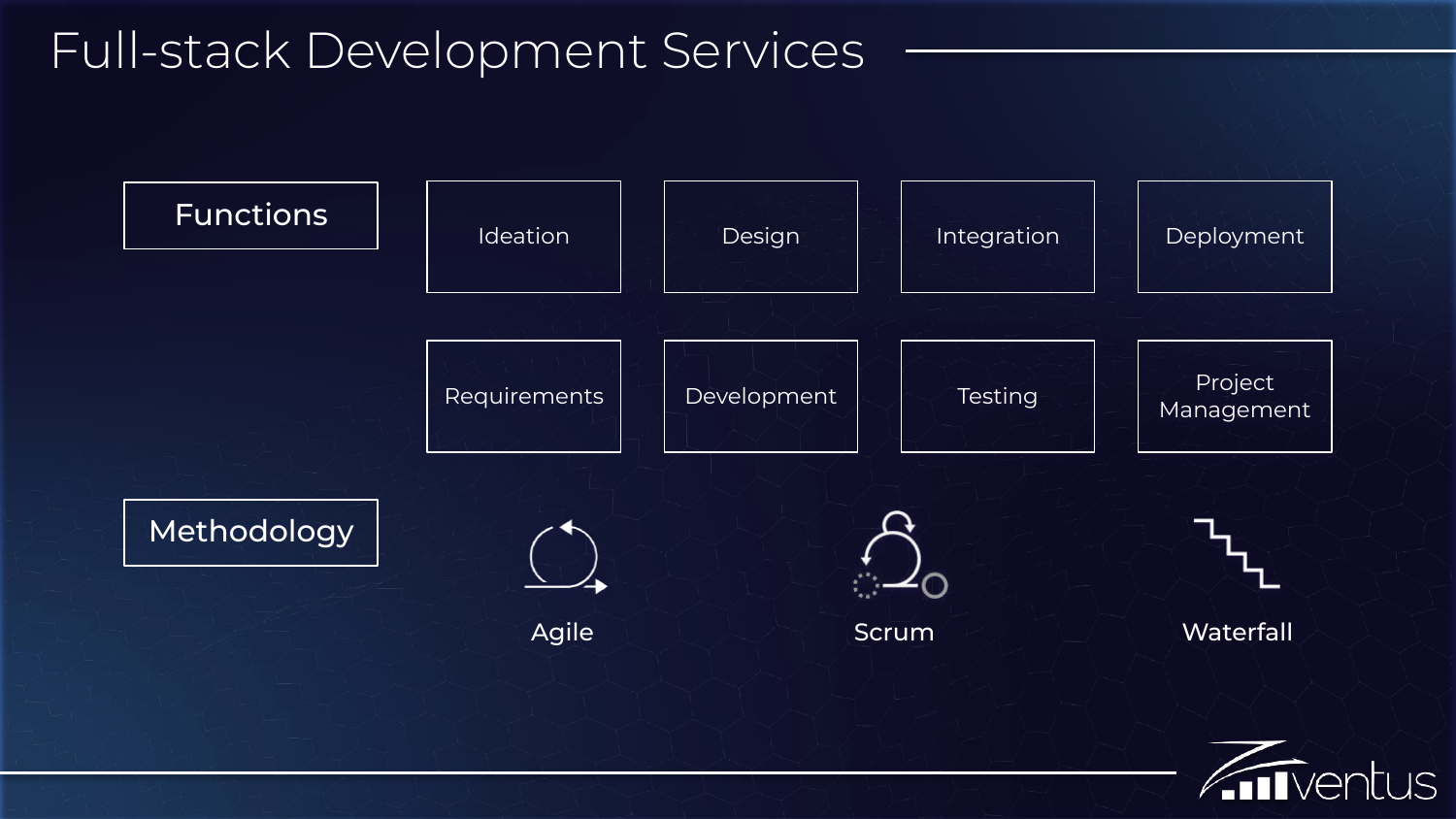## Staffing & Outsourcing

We hire the talent you need to power your organization



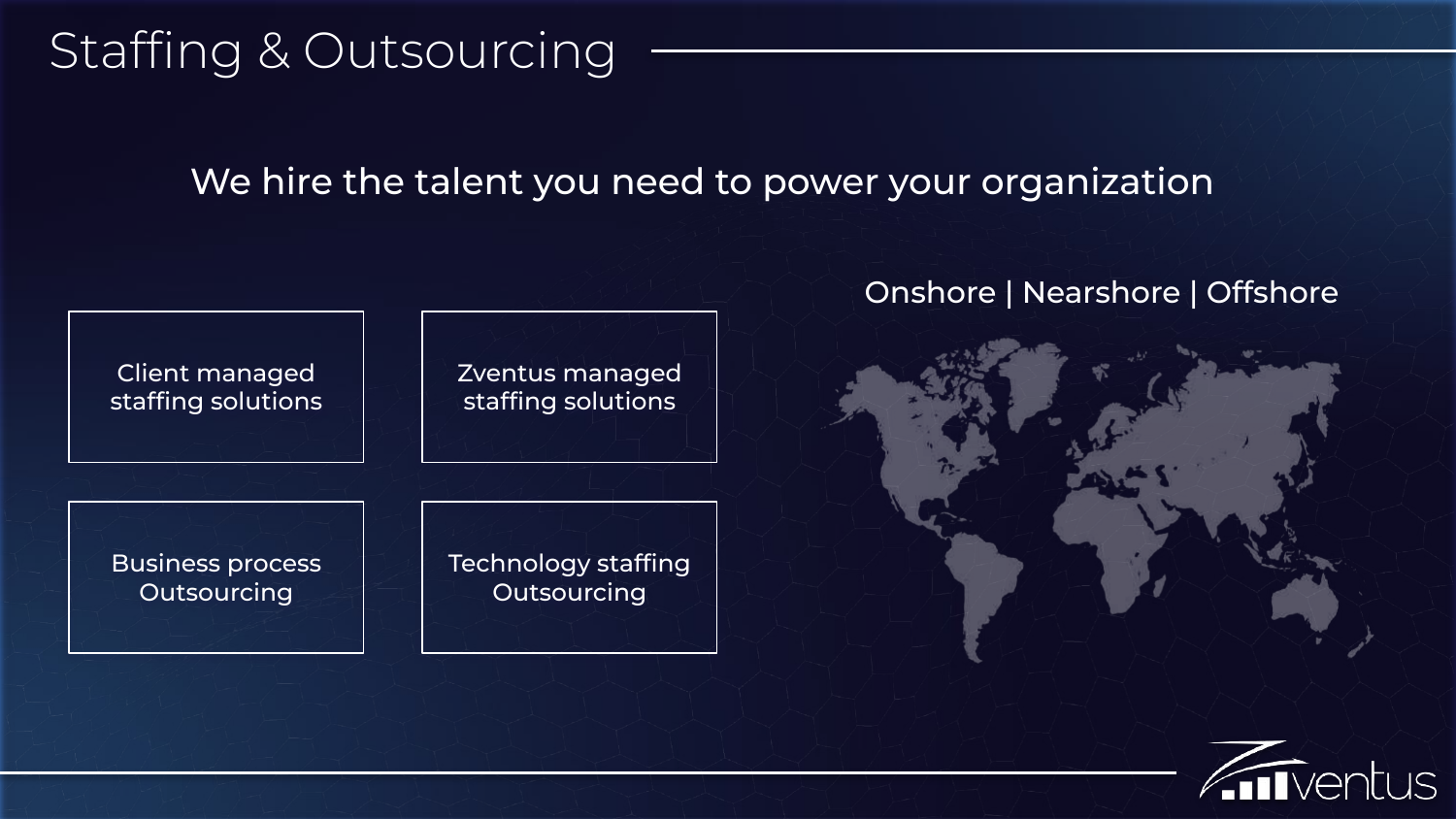# Contact us



**Angel Alban** aalban@zventus.com **Marvin Bantugan**

ERTIFIED BLOCKCH

**ARCHITECT** 

mbantugan@zventus.com

+1-310-422-7963

+1-818-590-3673



+1-805-428-5398